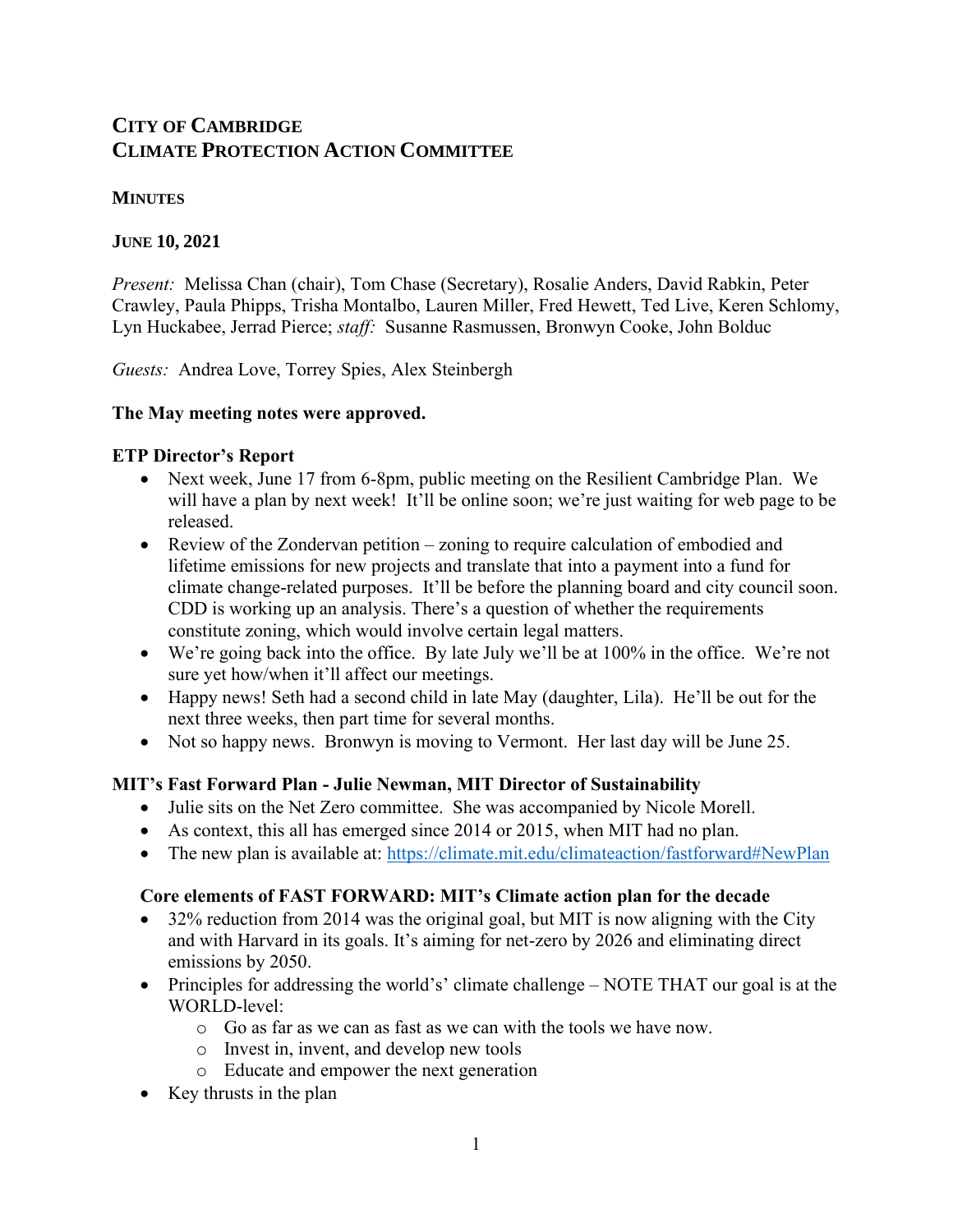- o Support innovation and startups
- o Engage with leading companies to transform the economy
- o Foster and inform interdisciplinary research
- o Select critical research problems, key solutions to create and scale
- o Informing policy, decision-makers, citizens
- o Responding to the challenges of the developing world
- o Educating a new generation of leaders and innovators
- o Reducing MIT's own climate impact, both direct and indirect, including investment
- o Climate resiliency planning
- Julie manages a huge portfolio. The goal is to be net-zero by 2026 and eliminate direct emissions by 2050.
	- o More solar on campus
	- o EV vehicles/infrastructure
	- o Carbon offset options with regard to Scope 3
	- o Look at other MIT properties (not Lincoln Labs, though)
	- o More localized plans for people/parts of the campus
- Strengthening within MIT
	- $\circ$  20+ new climate/sustainability faculty
	- $\circ$  100+ fellowships
	- o Symposia
	- o Fundraising
	- o Governance structure to help manage all this activity
- There's a new powerplant that's 10% more efficient than the past plant. It'll produce all of MIT's power, steam, hot water and it'll have lower carbon intensity than the grid for at least the next 15 years. It's a bridge to where we need to go; but we need to plan that.

#### Questions:

- Julie W: How do you keep hope up, how to address the psychology of this?
	- o Julie N: It's a big question. That's what Clark's program (Undertain Human Future project) is all about. It's one attempt. It creates an opportunity for humanities to play more of a role. I tapped into some research on the psychological impacts of CC on students and how to support that; but I haven't seen action. Just research so far.
	- $\circ$  Julie W. points out that if we can do collective action, fewer people will be left behind. If we act as libertarian Americans, a lot of people will be left behind who don't need to be.
- Peter C: With all the goals placed on electrification, in your analysis, have you developed a sense of whether Eversource has the ability to supply all our buildings? Also, in thinking about boundaries and will include Volpe, will all Matimco (?????) properties be part of this?
	- o Julie: I can't answer for all properties because of how leases are handled. I'll circle back on that. Some our lessees have more aggressive goals than MIT (e.g., Novartis). I don't have the answer RE Eversource. But there's a lot of concern about it.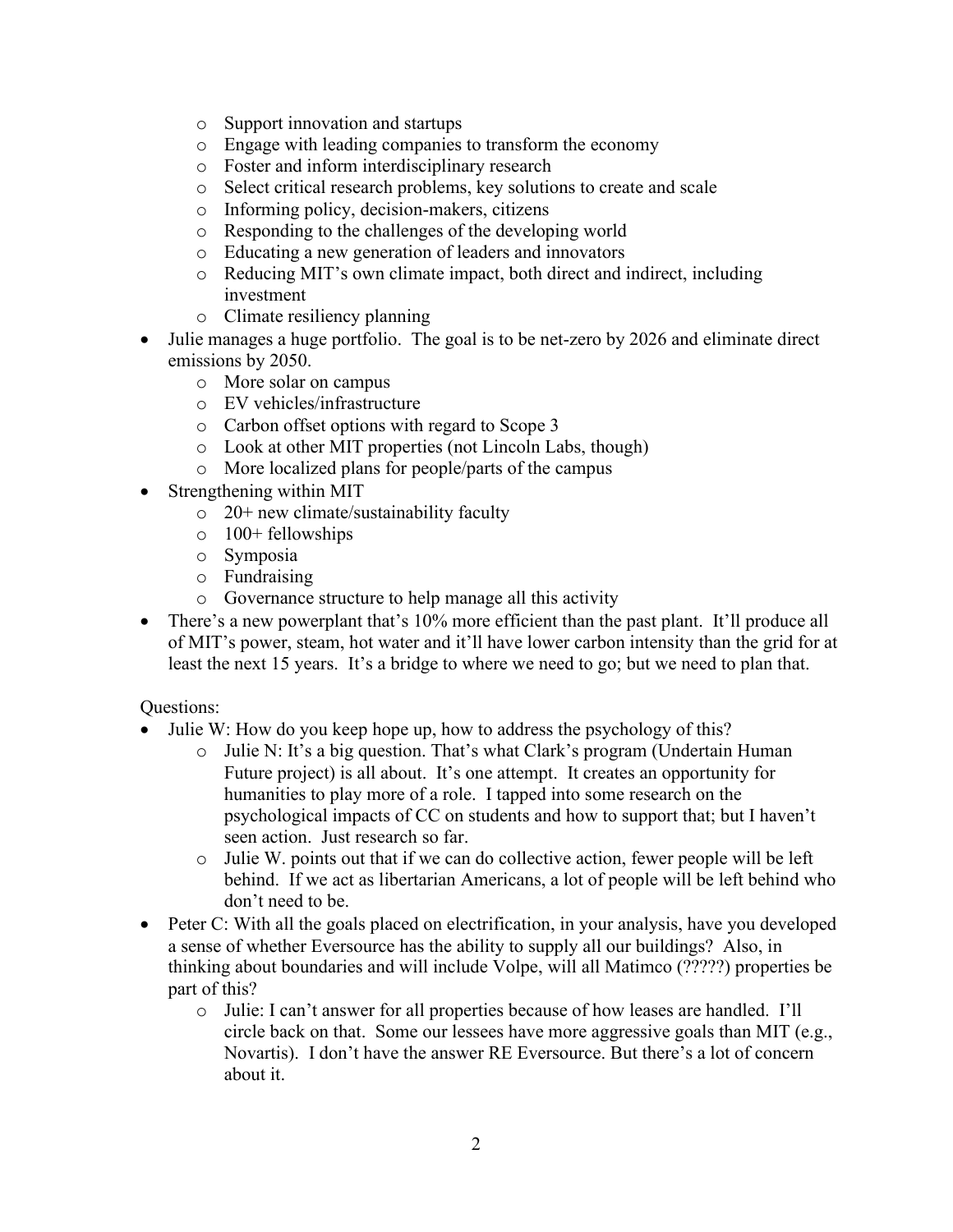- o Susanne: The City is engaged with Eversource on their forecasting and capacity to meet future needs. They don't yet have a plan to reflect the changing climate or increasing electrification. They do know that they need one, though. We have the utilities presenting to the Planning Board every year. Right now, they're planning with a 5-year horizon (that's not enough), and they're forecasting GREATER gas consumption in the city coming up. They are engaged with Offshore Wind as a major effort in renewable energy. It seems unlikely that we can do enough in the way of efficiency improvement to eliminate the need to further develop the electricity distribution infrastructure in Cambridge.
- Paula P: We see a role for ecosystems preservation and restoration in urban areas. There was something I missed around nature-based solutions.
	- o Julie: The Environmental Solutions Initiative has launched a program called Nature-based solutions. It's part of the emerging research agenda, and I'd be happy to follow up with it.
- Tricia M: How has alignment with Harvard worked?
	- o Julie: We're connected to Harvard, in that there's a group of institutions working with aligned goals. We can make greater progress, faster, when we collaborative in research and on campus improvements. The alignment creates more opportunities for collaboration. There's a lot of work going on in parallel around climate justice.

# **Embodied Carbon – Andrea Love**

- Proposed plan, within NZAP:
	- o NZAP focused on operation carbon, but because of its significance, we are proposing short, medium and long term goals related to embodied carbon.
	- o Short term actions (1-2 years): Every project provides an embodied carbon narrative. Policies to encourage reuse of existing structures. Education, assessments of impacts of different kinds of building materials, peer learning.
	- o Medium term (3-5 years): Require whole building lifecycle analysis and demonstrate 20% reduction in embodied carbon.
	- $\circ$  Long term (5+ years): Lifecycle analysis showing 50% reduction in embodied carbon.
- Two approaches are needed for thinking about embodied carbon:
	- o Different materials and their intensity of embodied carbon
	- o But you also need to look at the larger picture which considers reuse, too.
- Suggestion from John: Can there be some kind of guidelines from the City about what should be included in the narrative? That could be helpful.
- David asks: What is the baseline that we use for assessing reduction? And don't we need to put a lot of emphasis both on reuse of existing structures? Also, don't we need to think about the longevity of the structures we build?
	- o There's research that's getting us to the point where we have some data for establishing baselines for different kinds of projects. But we don't have good data.
- Tom C: Are you seeing shortcuts that help people get up to speed with the tools for doing material quantity assessments?